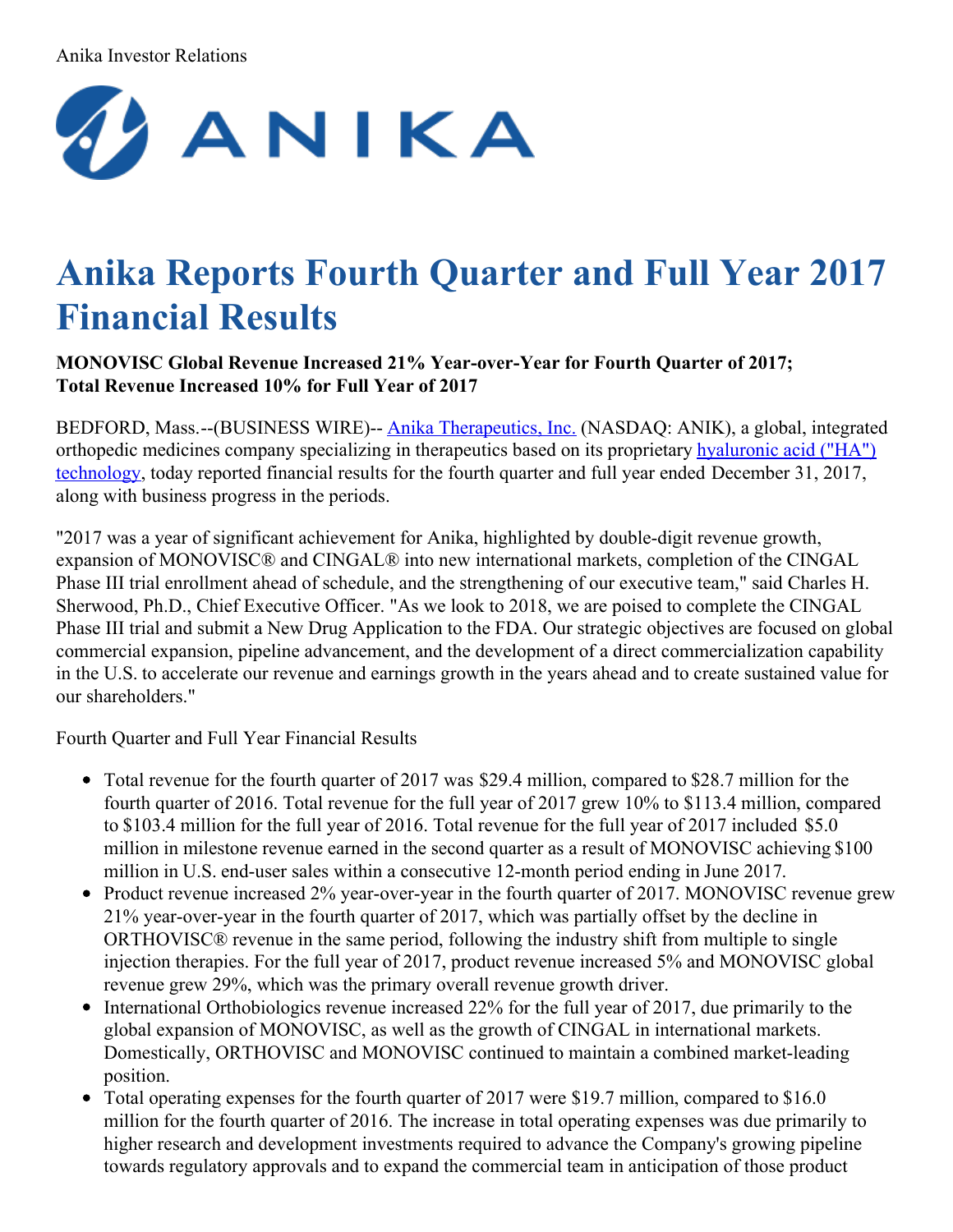launches. Total operating expenses for the full year of 2017 were \$67.7 million, compared to \$52.8 million for the full year of 2016.

• Net income for the fourth quarter of 2017 was \$8.1 million, or \$0.53 per diluted share, compared to \$8.1 million, or \$0.54 per diluted share, for the fourth quarter of 2016. Net income for the fourth quarter of 2017 included a one-time tax benefit of \$2.3 million, or \$0.15 per diluted share, resulting from the recently enacted U.S. tax reform legislation. Net income for the full year of 2017 was \$31.8 million, or \$2.11 per diluted share, compared to \$32.5 million, or \$2.15 per diluted share, for the full year of 2016.

# Recent Business Highlights

The Company made key commercial, operational, pipeline, and financial advancements, including:

- Expanding CINGAL and MONOVISC international presence, with MONOVISC product approvals and related commercial launches in India, Australia, and Taiwan.
- Advancing its product pipeline with completion of patient enrollment in the CINGAL Phase III clinical study, and continued progress on enrolling patients in the FastTRACK Phase III HYALOFAST® Study for cartilage repair.
- Expanding Anika's regenerative medicine portfolio with 510(k) clearance from the FDA for its injectable HA-based bone repair treatment.
- Expanding its strategic collaboration with the Institute for Applied Life Sciences at the University of Massachusetts Amherst to continue the development of an innovative therapy for the treatment of rheumatoid arthritis, and with the Institute of Integrative Biology at the University of Liverpool to collaborate on research to develop an injectable mesenchymal stem cell therapy for the treatment of osteoarthritis.
- Completed all planned activities related to the consolidation of the Company's global manufacturing operations at Anika's Bedford, Massachusetts corporate headquarters.

### Full Year 2018 Corporate Outlook

Looking forward to 2018, the Company expects total revenue growth to be around the mid-single digit percentage range for the full year of 2018. Licensing, milestone and contract revenue is expected to be \$5 million for the year. The Company also anticipates continued headway on several key initiatives including:

- Completion of the Phase III clinical trial of CINGAL, and the submission of a New Drug Application to the FDA for CINGAL;
- $\bullet$  International expansion of MONOVISC and CINGAL;
- Continued progress toward the development of a direct commercialization capability in the U.S.; and
- Expanding Anika's regenerative medicine pipeline with a new product candidate for rotator cuff repair.

### Conference Call Information

Anika's management will hold a conference call and webcast to discuss its financial results and business highlights tomorrow, Thursday, February 22 at 9:00 am ET. The conference call can be accessed by dialing 1-855-468-0611 (toll-free domestic) or 1-484-756-4332 (international). A live audio webcast will be available in the "Investor [Relations"](http://cts.businesswire.com/ct/CT?id=smartlink&url=http%3A%2F%2Fir.anikatherapeutics.com%2Fevents.cfm&esheet=51762180&newsitemid=20180221006301&lan=en-US&anchor=%22Investor+Relations%22&index=3&md5=145fc506087a2e5f8f9dad3d9769b8f9) section of Anika's website, [www.anikatherapeutics.com](http://cts.businesswire.com/ct/CT?id=smartlink&url=http%3A%2F%2Fwww.anikatherapeutics.com%2Findex.html&esheet=51762180&newsitemid=20180221006301&lan=en-US&anchor=www.anikatherapeutics.com&index=4&md5=5219c96a2916ad01b423a7141d167fde). An accompanying slide presentation may also be accessed via the Anika website. A replay of the webcast will be available on Anika's website approximately two hours after the completion of the event.

### About Anika Therapeutics, Inc.

Anika [Therapeutics,](http://cts.businesswire.com/ct/CT?id=smartlink&url=http%3A%2F%2Fwww.anikatherapeutics.com&esheet=51762180&newsitemid=20180221006301&lan=en-US&anchor=Anika+Therapeutics%2C+Inc.&index=5&md5=cb258fc199feb07ebbdbc740a1283314) Inc. (NASDAQ: ANIK) is a global, integrated orthopedic medicines company based in Bedford, Massachusetts. Anika is committed to improving the lives of patients with degenerative orthopedic diseases and traumatic conditions with clinically meaningful therapies along the continuum of care, from palliative pain management to regenerative cartilage repair. The Company has over two decades of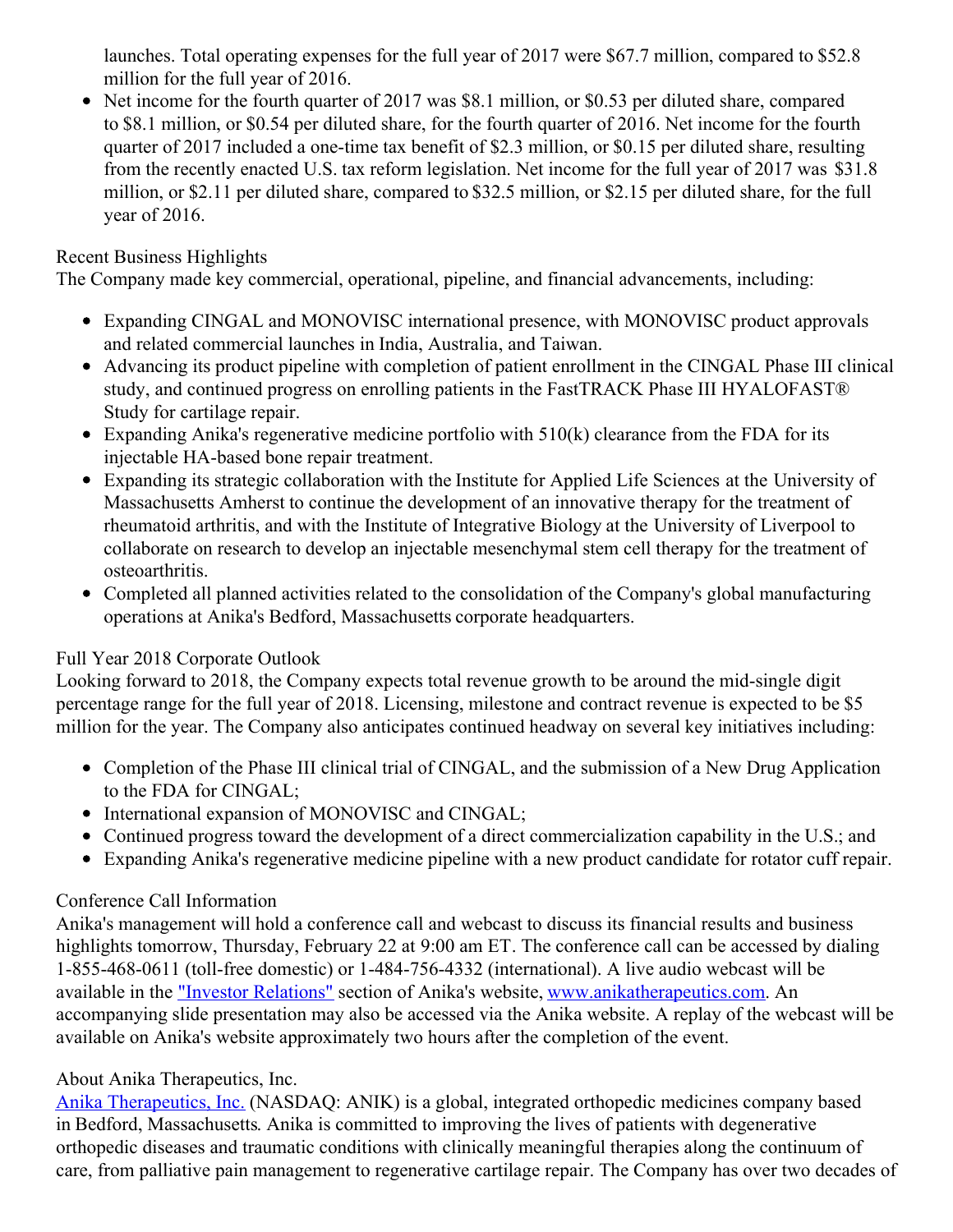global expertise developing, manufacturing, and commercializing more than 20 products based on its proprietary hyaluronic acid (HA) [technology](http://cts.businesswire.com/ct/CT?id=smartlink&url=http%3A%2F%2Fwww.anikatherapeutics.com%2Ftechnology%2Fha-biology%2F&esheet=51762180&newsitemid=20180221006301&lan=en-US&anchor=hyaluronic+acid+%28HA%29+technology&index=6&md5=6403f80f2fd8e9fb32113206a8046e21). Anika's orthopedic medicine portfolio includes [ORTHOVISC](http://cts.businesswire.com/ct/CT?id=smartlink&url=http%3A%2F%2Fwww.anikatherapeutics.com%2Fproducts%2Forthobiologics%2Forthovisc%2F&esheet=51762180&newsitemid=20180221006301&lan=en-US&anchor=ORTHOVISC&index=7&md5=268a7ebb9ecd36354ce07371d5799948), [MONOVISC](http://cts.businesswire.com/ct/CT?id=smartlink&url=http%3A%2F%2Fwww.anikatherapeutics.com%2Fproducts%2Forthobiologics%2Fmonovisc%2F&esheet=51762180&newsitemid=20180221006301&lan=en-US&anchor=MONOVISC&index=8&md5=55876b9f7e74614ba048e0a1d84b5a67), and [CINGAL](http://cts.businesswire.com/ct/CT?id=smartlink&url=http%3A%2F%2Fwww.cingal.com%2F&esheet=51762180&newsitemid=20180221006301&lan=en-US&anchor=CINGAL&index=9&md5=ea6981d77f1e36ac05718e178b2fa1f6), which alleviate pain and restore joint function by replenishing depleted HA, and [HYALOFAST,](http://cts.businesswire.com/ct/CT?id=smartlink&url=http%3A%2F%2Fhyalofast.anikatherapeutics.com%2Fen%2F&esheet=51762180&newsitemid=20180221006301&lan=en-US&anchor=HYALOFAST&index=10&md5=9ac740dec278e223b71fede508a79c75) a solid HA-based scaffold to aid cartilage repair and regeneration. For more information about Anika, please visit [www.anikatherapeutics.com](http://cts.businesswire.com/ct/CT?id=smartlink&url=http%3A%2F%2Fwww.anikatherapeutics.com%2F&esheet=51762180&newsitemid=20180221006301&lan=en-US&anchor=www.anikatherapeutics.com&index=11&md5=409e938c499a375690501c2fbdc9a594).

### Forward-Looking Statements

The statements made in the last sentence of the second paragraph and those made in the section titled "Full Year 2018 Corporate Outlook" of this press release, which are not statements of historical fact, are forwardlooking statements within the meaning of Section 27A of the Securities Act of 1933, as amended, and Section 21E of the Securities Exchange Act of 1934, as amended. These statements include, but are not limited to, those relating to the completion of the Company's CINGAL clinical trial and associated regulatory submission, the Company's development of, and goals associated with, its direct commercial capability, the Company's expectations regarding its 2018 financial performance, the international expansion of the Company's viscosupplementation product lines, and the expansion of the Company's regenerative medicine portfolio. These statements are based upon the current beliefs and expectations of the Company's management and are subject to significant risks, uncertainties, and other factors. The Company's actual results could differ materially from any anticipated future results, performance, or achievements described in the forward-looking statements as a result of a number of factors including, but not limited to, (i) the Company's ability to successfully commence and/or complete clinical trials of its products on a timely basis or at all; (ii) the Company's ability to obtain pre-clinical or clinical data to support domestic and international pre-market approval applications, 510(k) applications, or new drug applications, or to timely file and receive FDA or other regulatory approvals or clearances of its products; (iii) that such approvals will not be obtained in a timely manner or without the need for additional clinical trials, other testing or regulatory submissions, as applicable; (iv) the Company's research and product development efforts and their relative success, including whether we have any meaningful sales of any new products resulting from such efforts; (v) the cost effectiveness and efficiency of the Company's clinical studies, manufacturing operations, and production planning; (vi) the strength of the economies in which the Company operates or will be operating, as well as the political stability of any of those geographic areas; (vii) future determinations by the Company to allocate resources to products and in directions not presently contemplated; (viii) the Company's ability to successfully commercialize its products, in the U.S. and abroad; (ix) the Company's ability to provide an adequate and timely supply of its products to its customers; and  $(x)$  the Company's ability to achieve its growth targets. Additional factors and risks are described in the Company's periodic reports filed with the Securities and Exchange Commission, and they are available on the SEC's website at [www.sec.gov](http://cts.businesswire.com/ct/CT?id=smartlink&url=http%3A%2F%2Fwww.sec.gov&esheet=51762180&newsitemid=20180221006301&lan=en-US&anchor=www.sec.gov&index=12&md5=6b7b92d04bf9104a44fd327b6b4a06e5). Forward-looking statements are made based on information available to the Company on the date of this press release, and the Company assumes no obligation to update the information contained in this press release.

Anika Therapeutics, Inc. and Subsidiaries Consolidated Statements of Operations (in thousands, except per share data) (unaudited)

|                                   | For the Three Months |          | For the Twelve Months |           |  |
|-----------------------------------|----------------------|----------|-----------------------|-----------|--|
|                                   | Ended December 31,   |          | Ended December 31,    |           |  |
|                                   | 2017                 | 2016     | 2017                  | 2016      |  |
| Product revenue                   | \$28,884             | \$28,296 | \$107,783             | \$102,932 |  |
| Licensing, milestone and contract | 504                  | 430      | 5,637                 | 447       |  |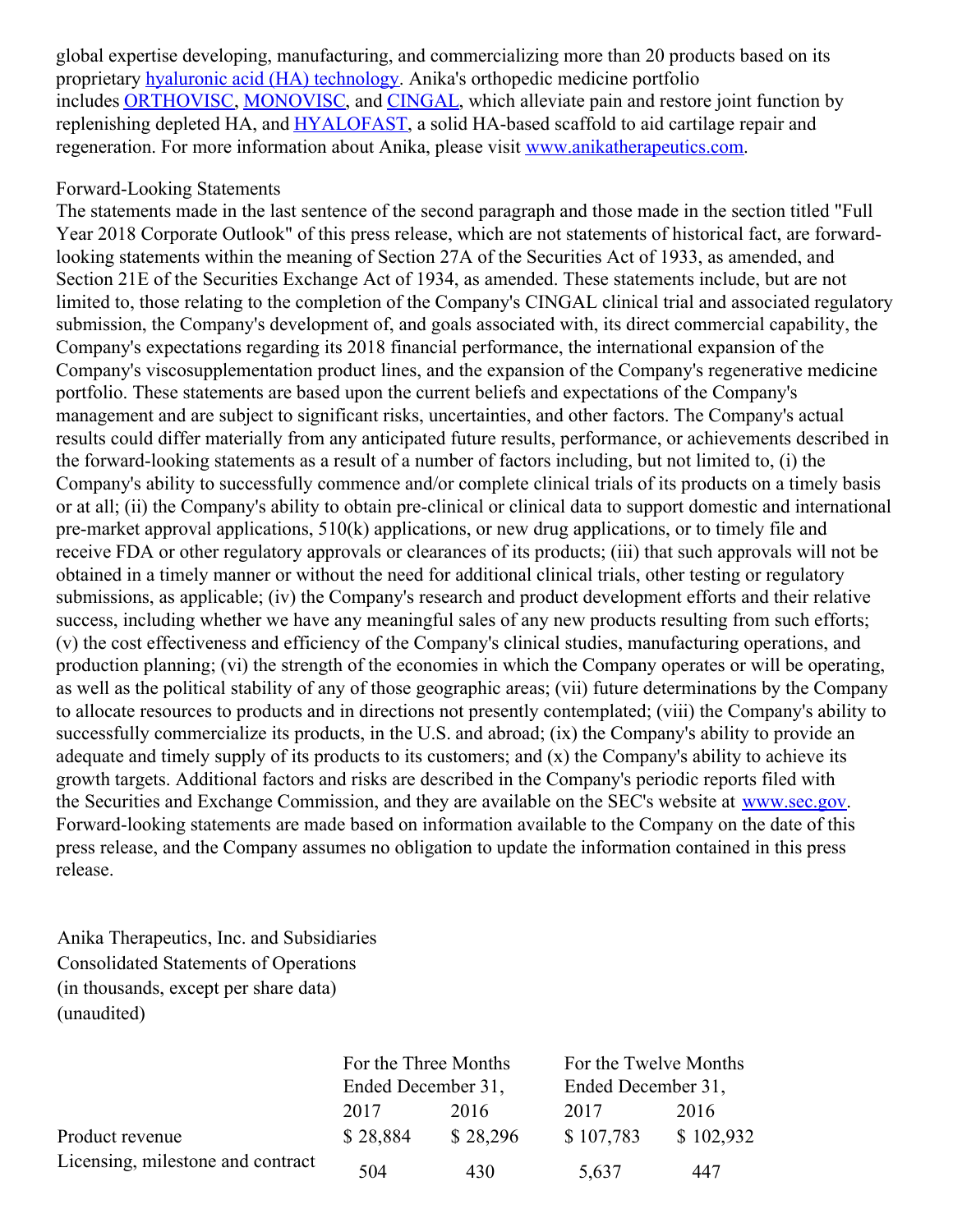| revenue<br>Total revenue                              | 29,388  | 28,726  | 113,420  | 103,379  |
|-------------------------------------------------------|---------|---------|----------|----------|
| Operating expenses:                                   |         |         |          |          |
| Cost of product revenue                               | 8,716   | 7,539   | 27,364   | 24,027   |
| Research and development                              | 4,266   | 2,959   | 18,787   | 10,732   |
| Selling, general and<br>administrative                | 6,678   | 5,488   | 21,540   | 18,013   |
| Total operating expenses                              | 19,660  | 15,986  | 67,691   | 52,772   |
| Income from operations                                | 9,728   | 12,740  | 45,729   | 50,607   |
| Interest income, net                                  | 138     | 49      | 473      | 263      |
| Income before income taxes                            | 9,866   | 12,789  | 46,202   | 50,870   |
| Provision for income taxes                            | 1,799   | 4,704   | 14,386   | 18,323   |
| Net income                                            | \$8,067 | \$8,085 | \$31,816 | \$32,547 |
| Basic net income per share:                           |         |         |          |          |
| Net income                                            | \$0.55  | \$0.56  | \$2.18   | \$2.22   |
| Basic weighted average common<br>shares outstanding   | 14,596  | 14,538  | 14,575   | 14,682   |
| Diluted net income per share:                         |         |         |          |          |
| Net income                                            | \$0.53  | \$0.54  | \$2.11   | \$2.15   |
| Diluted weighted average<br>common shares outstanding | 15,141  | 14,979  | 15,068   | 15,116   |

Anika Therapeutics, Inc. and Subsidiaries Consolidated Balance Sheets (in thousands, except per share data) (unaudited)

| December  | December<br>31, |
|-----------|-----------------|
| 2017      | 2016            |
|           |                 |
| \$133,256 | \$104,261       |
| 24,000    | 20,500          |
|           |                 |
| 23,825    | 27,598          |
| 22,035    | 15,983          |
| 3,211     | 2,098           |
| 206,327   | 170,440         |
| 56,183    | 52,296          |
| 1,254     | 69              |
|           | 31,             |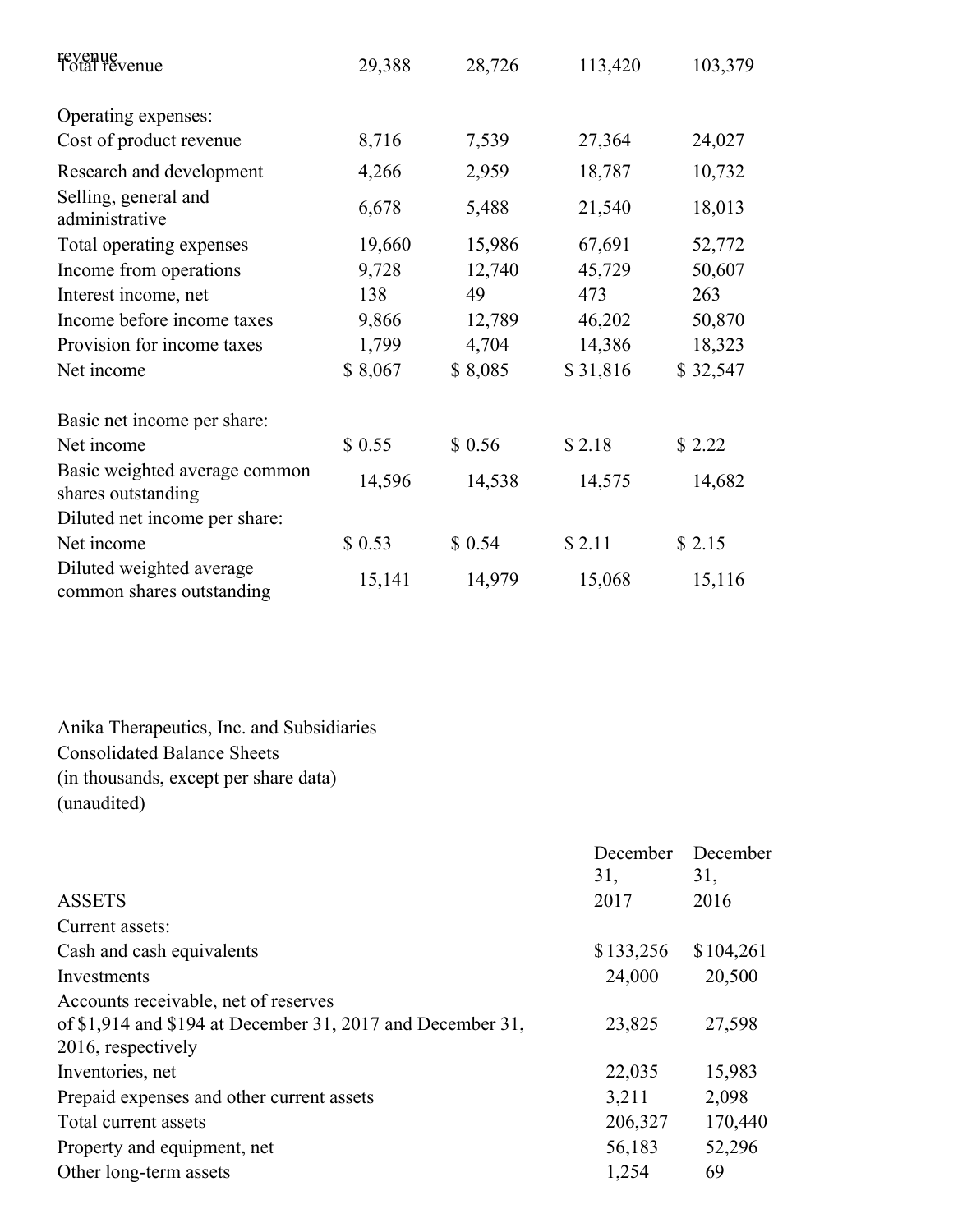| Intangible assets, net                                           | 10,635      | 10,227    |
|------------------------------------------------------------------|-------------|-----------|
| Goodwill                                                         | 8,218 7,214 |           |
| Total assets                                                     | \$282,617   | \$240,246 |
|                                                                  |             |           |
| LIABILITIES AND STOCKHOLDERS' EQUITY                             |             |           |
| Current liabilities:                                             |             |           |
| Accounts payable                                                 | \$6,747     | \$2,303   |
| Accrued expenses and other current liabilities                   | 6,326       | 6,496     |
| Total current liabilities                                        | 13,073      | 8,799     |
| Other long-term liabilities                                      | 660         | 2,126     |
| Deferred tax liability                                           | 5,393       | 6,548     |
| Commitments and contingencies                                    |             |           |
| Stockholders' equity:                                            |             |           |
| Preferred stock, \$0.01 par value; 1,250 shares authorized, no   |             |           |
| shares issued and outstanding at December 31,                    |             |           |
| 2017 and December 31, 2016, respectively                         |             |           |
| Common stock, \$0.01 par value; 60,000 shares authorized, 14,688 |             |           |
| and 14,627 shares issued and outstanding at December 31,         | 147         | 146       |
| 2017 and December 31, 2016, respectively                         |             |           |
| Additional paid-in-capital                                       | 68,617      | 61,735    |
| Accumulated other comprehensive loss                             | (4,784)     | (7,317)   |
| Retained earnings                                                | 199,511     | 168,209   |
| Total stockholders' equity                                       | 263,491     | 222,773   |
| Total liabilities and stockholders' equity                       | \$282,617   | \$240,246 |

Anika Therapeutics, Inc. and Subsidiaries Supplemental Financial Data

Revenue by Product Line and Product Gross Margin (in thousands, except percentages) (unaudited)

|                | For the Three Months |                     |          |               | For the Twelve Months |                                 |           |               |               |
|----------------|----------------------|---------------------|----------|---------------|-----------------------|---------------------------------|-----------|---------------|---------------|
|                | Ended December 31,   |                     |          |               | Ended December 31,    |                                 |           |               |               |
| Product Line:  | 2017                 | $\%$                | 2016     | $\frac{0}{0}$ | 2017                  | $\frac{0}{0}$                   | 2016      | $\frac{0}{0}$ |               |
| Orthobiologics | \$25,131             | $87 \frac{9}{6}$    | \$24,376 | $86\%$        | \$93,816              | $87\%$                          | \$89,695  | 87            | $\frac{0}{0}$ |
| Surgical       | 867                  | $\frac{0}{0}$<br>3  | 1,590    | $\%$<br>6     | 5,262                 | $\frac{0}{0}$<br>$\mathfrak{S}$ | 5,427     |               | $\%$          |
| Dermal         | 1,519                | $\frac{0}{0}$<br>5  | 1,114    | $\%$<br>4     | 2,755                 | $\%$<br>3                       | 2,759     | 3             | $\frac{0}{0}$ |
| Other          | 1,367                | $\frac{0}{0}$<br>5. | 1,216    | $\%$<br>4     | 5,950                 | $\%$<br>5                       | 5,051     | 5             | $\%$          |
| Product        | \$28,884             | $100\%$             | \$28,296 | $100\%$       | \$107,783             | $100\%$                         | \$102,932 | $100\%$       |               |
| Revenue        |                      |                     |          |               |                       |                                 |           |               |               |